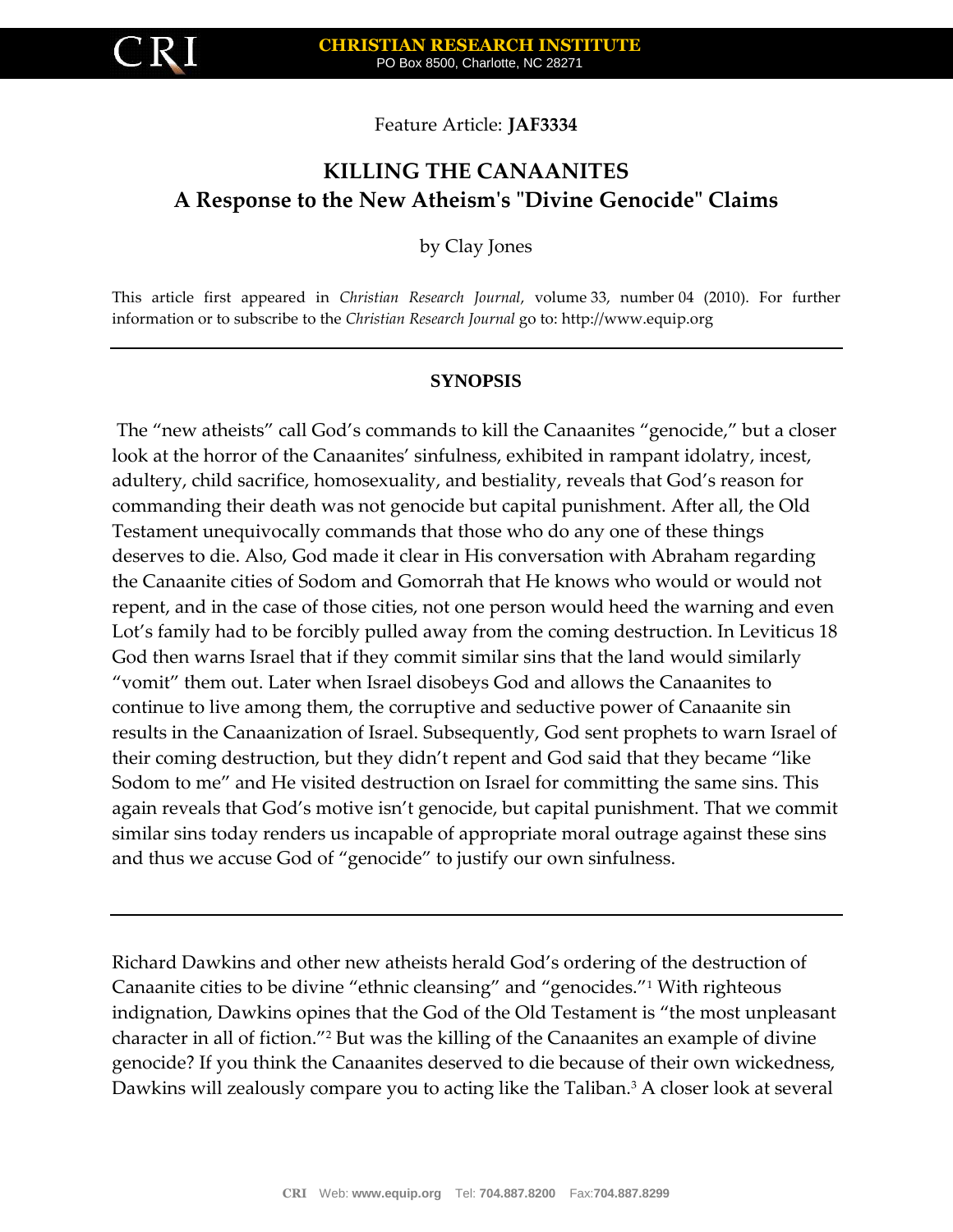key facts will help explain God's reason for the destruction of the Canaanites and reveal how our own sinfulness demonstrates our incapacity to judge rightly.

 That atheists are incapable of judging spiritual matters leads some Christians to wonder why we even need to answer them at all, especially if they lack any objective, moral, or epistemological foundation for their claims. Moreover, most atheists do not customarily condemn the very practices that God condemns, for example, idolatry, adultery, and homosexuality. Predictably so, their values conflict with what God hates.

 Concerning the destruction of the Canaanites, atheists especially like to exploit the Christian condemnation of genocide. They reason something along these lines: (1) Christians condemn genocide. (2) Yahweh's command to kill the Canaanites was an act of divine genocide. (3) Therefore, Christians should condemn Yahweh for commanding genocide.

 The second premise is false, however. Part of the goal of this essay is to offer evidence to show that God had good reason to command Israel to kill the Canaanites. In Leviticus 18 and elsewhere, for example, the Bible reveals that God punished the Canaanites for specific grievous evils. Also, this wasn't the entire destruction of a race as God didn't order that every Canaanite be killed but only those who lived within specific geographical boundaries [\(Josh. 1:4\)](http://biblia.com/bible/nkjv/Josh.%201.4). Canaanite tribes (especially the Hittites) greatly exceeded the boundaries that Israel was told to conquer. And since, as we will see, He punished Israel when they committed the same sins, what happened to the Canaanites was not genocide, but capital punishment.

 This wasn't merely punishment, however. God sought to reveal His standards of righteousness to a thoroughly corrupted humankind, and He chose Israel out of the nations to exhibit the requirements for relationship with Him [\(Deut. 4:5](http://biblia.com/bible/nkjv/Deut.%204.5%25E2%2580%25938)–8). Before He redeemed humankind, He needed to unambiguously demonstrate what exactly He was redeeming them from: a blatant and unrestrained evil that resulted in a worthless, nasty, and cruel existence. God knows what is best for humankind, but He allowed free creatures to rebel and find out on their own that He is right. If Jesus had died to redeem humankind prior to humankind's comprehending the depth of their sin, then people would question the need for Jesus' death. Why would Jesus die for basically good folk? God waited to redeem humankind until they had the chance to be, as 2 Live Crew once put it, "as nasty as they wanna be."

## **THE CANAANITES WERE WICKED**

 The Bible is explicit concerning the sins of the Canaanites: idolatry, incest, adultery, child sacrifice, homosexuality, and bestiality. Much of what follows is horrific, but if we refuse to look, will we really understand the reasons for God's judgment?

**Idolatry.** The Canaanites worshiped other gods, which the Old Testament frequently denounced as no more than sticks or pottery made by human hands that could not "see or hear or eat or smell" ([Deut. 4:28 NIV\)](http://biblia.com/bible/niv/Deut.%204.28). Yahweh derided these handmade gods that cannot speak and must be carried because they cannot walk [\(Jer. 1:16;](http://biblia.com/bible/nkjv/Jer.%201.16) [8:2](http://biblia.com/bible/nkjv/Jer%208.2%25E2%2580%25935)–5).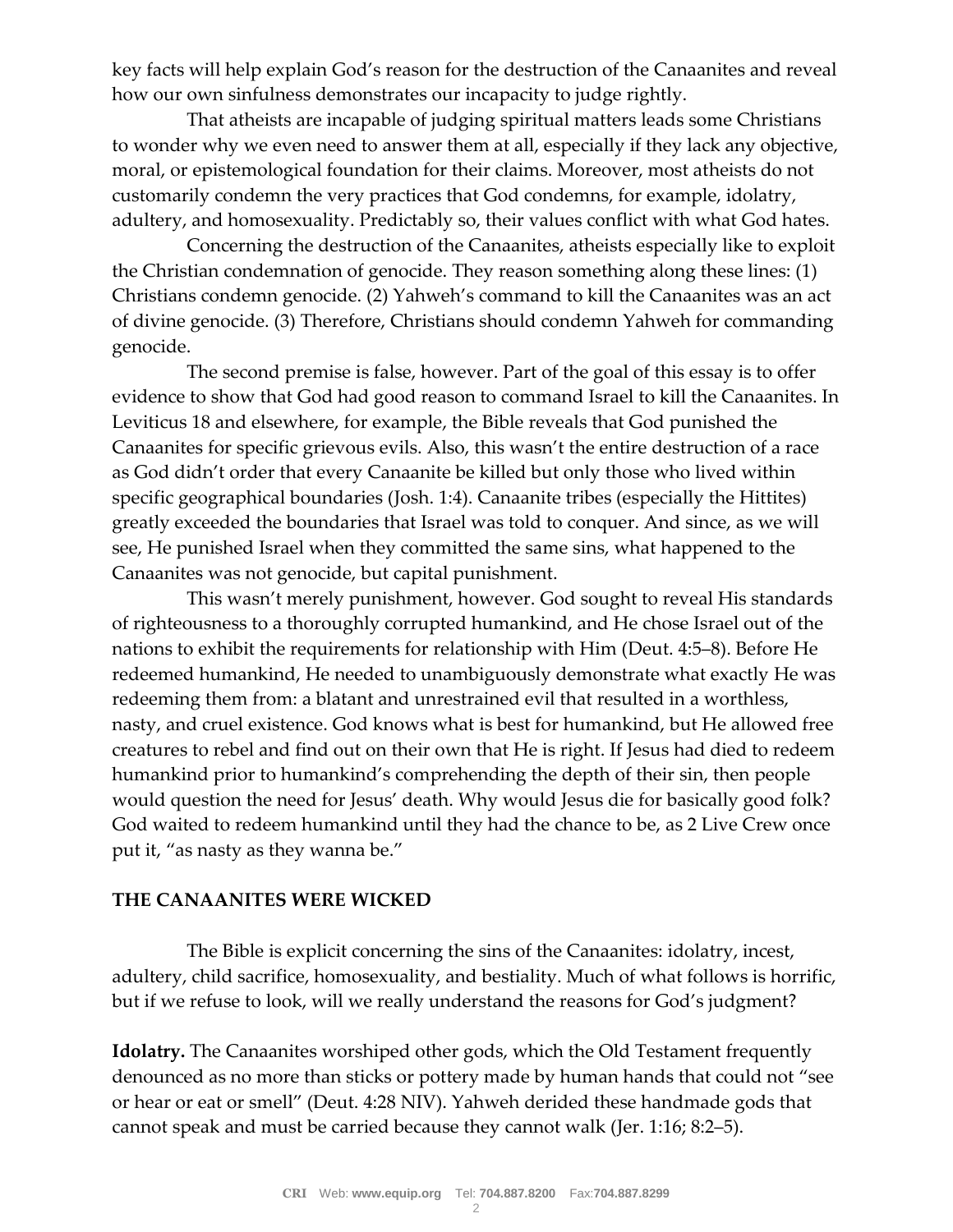The Canaanites took seriously the testimony of the Old Testament witness of Yahweh and His revelation, if for no other reason than intentionally to transform the scriptural depiction of Yahweh into a castrated weakling who likes to play with His own excrement and urine.<sup>4</sup>

 Of course Dawkins complains that "God's monumental rage whenever his chosen people flirted with a rival god resembles nothing so much as sexual jealousy of the worst kind."<sup>5</sup> But does anyone think that if Dawkins's wife left him for a gingerbread man of her own baking, and then she began to tell everyone that he liked to play with his excrement, that Dawkins would tolerate the characterization of his feelings as no more than "sexual jealously of the worst kind"?

 Idolatry perverts our ability to love what Yahweh loves. Consequently, we love what He hates, and we hate what He loves. The story of Canaanite incest, adultery, child sacrifice, homosexuality, and bestiality flow out of the plot line of idolatry. The tragedy of this story is that not only is idolatry an offense to Yahweh, but it fails to supply a happy ending for human communities as well.

**Incest.** Like all Ancient Near East (ANE) pantheons, the Canaanite pantheon was incestuous. Baal has sex with his mother Asherah,<sup>6</sup> his sister Anat, and his daughter Pidray,<sup>7</sup> and none of this is presented pejoratively.

 Although early Canaanite laws proscribed either death or banishment for most forms of incest, after the fourteenth century BC, the penalties were reduced to no more than the payment of a fine.8 In the larger ANE context, it is helpful to consider that in an Egyptian dream book dreams of having sex with your mother or your sister were considered good omens.<sup>9</sup>

**Adultery.** Canaanite religion, like that of all of the ANE, was a fertility religion that involved temple sex. Inanna/Ishtar, also known as the Queen of Heaven, "became the woman among the gods, patron of eroticism and sensuality, of conjugal love as well as adultery, of brides and prostitutes, transvestites and pederasts."<sup>10</sup> As University of Helsinki professor Martti Nissinen writes, "Sexual contact with a person whose whole life was devoted to the goddess was tantamount to union with the goddess herself."<sup>11</sup>

 The Canaanites even remake the God of the Bible, El, after their own image and portray Him ceremonially as having sex with two women (or goddesses). The ceremony ends with directions: "To be repeated five times by the company and the singers of the assembly."<sup>12</sup> About this John Gray comments, "We may well suppose that this activity of El was sacramentally experienced by the community in the sexual orgies of the fertility cult which the Hebrew prophets so vehemently denounced."<sup>13</sup>

**Child sacrifice.** Molech was a Canaanite underworld deity<sup>14</sup> represented as an upright, bullheaded idol with a human body in whose belly a fire was stoked and in whose outstretched arms a child was placed that would be burned to death. The victims were not only infants; children as old as four were sacrificed.<sup>15</sup> Kleitarchos reported that "as the flame burning the child surrounded the body, the limbs would shrivel up and the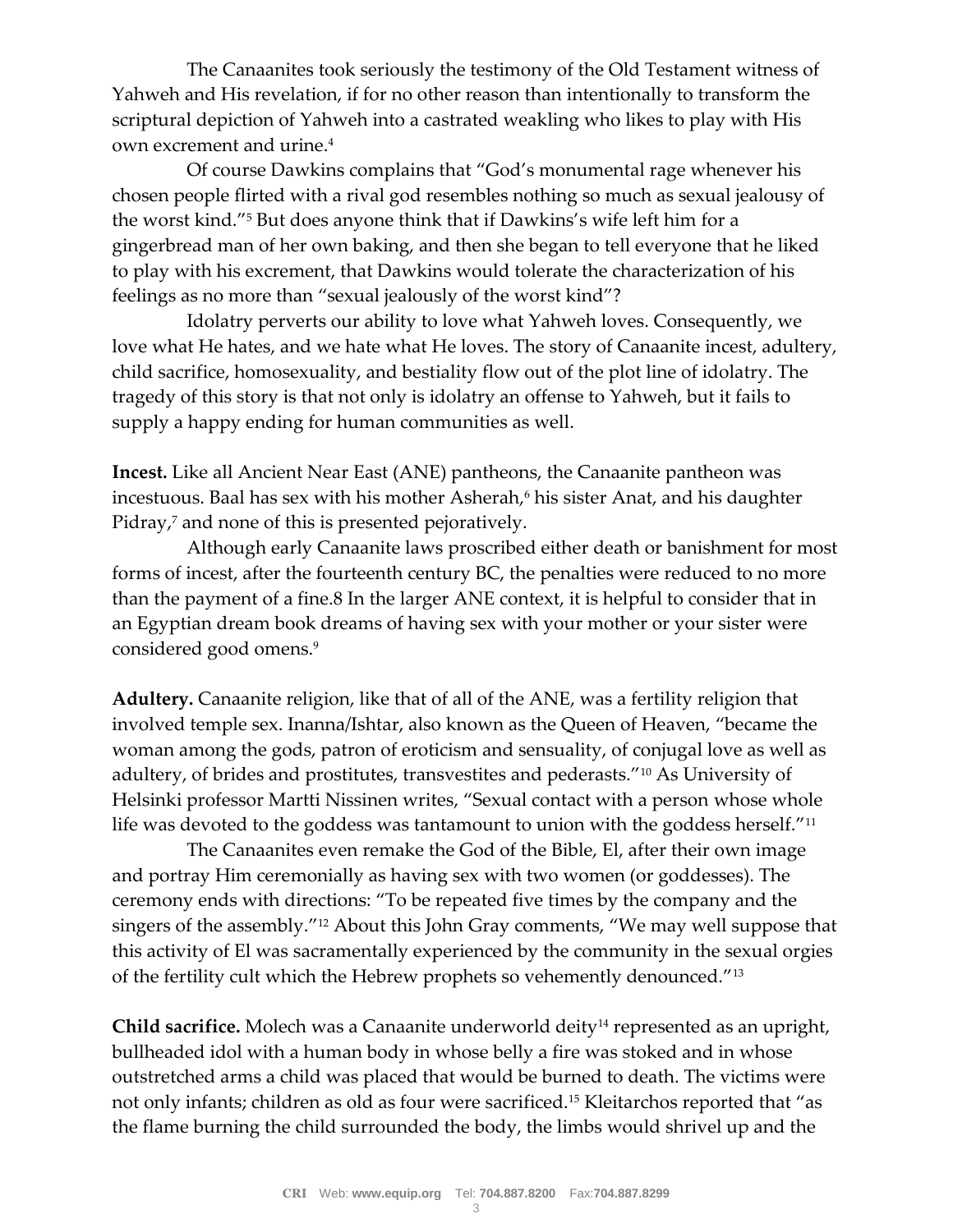mouth would appear to grin as if laughing, until it was shrunk enough to slip into the cauldron."<sup>16</sup>

**Homosexuality.** No ANE text condemns homosexuality. Additionally, some ANE manuscripts talk about "party-boys and festival people who changed their masculinity into femininity to make the people of Ishtar revere her."<sup>17</sup>

 Let us also remember that the problem with the Canaanite city of Sodom wasn't just sex among consenting adults: the men of Sodom, both young and old, tried to rape the visitors [\(Gen. 19:5\)](http://biblia.com/bible/nkjv/Gen.%2019.5).

**Bestiality.** Probably the ultimate sexual depravity is intercourse with animals. Hittite Laws: 199 states, "If anyone has intercourse with a pig or a dog, he shall die. If a man has intercourse with a horse or a mule, there is no punishment."<sup>18</sup> As with incest, the penalty for having sex with animals decreased about the fourteenth century BC.<sup>19</sup>

 There should be no surprise that bestiality would occur among the Canaanites, since their gods practiced it. From the Canaanite epic poem "The Baal Cycle" we learn: "Mightiest Baal hears / He makes love with a heifer in the outback / A cow in the field of Death's Realm. / He lies with her seventy times seven / Mounts eighty times eight / [She conceiv]es and bears a boy."<sup>20</sup>

 There were absolutely no prohibitions against bestiality in the rest of the ANE<sup>21</sup> In fact, in an Egyptian dream book it was a bad omen for a woman to dream about embracing her husband, but good things would happen if she dreamed of intercourse with a baboon, wolf, or he-goat.<sup>22</sup> In short, their sexual fantasies involved everything that breathes.

 This explains why, in certain cities, Yahweh sentenced to death everything that breathes. If they had sex with just about every living thing they could get their hands on, and they did, then all had to die. Dawkins objects that it adds "injury to insult" that "the unfortunate beast is to be killed too."<sup>23</sup> But Dawkins doesn't seem to grasp that no one would want to have animals around who were used to having sex with humans.<sup>24</sup> Moreover, this might also explain why God used a flood to destroy what Dawkins called the "presumably blameless" animals in the days of Noah.<sup>25</sup> If pre-flood humankind frequently had sex with every imaginable animal, then even though it wasn't the animals' fault, it would be harmful to allow these animals to be a part of God's start-over society.

## **ISRAEL SEDUCED AND CORRUPTED**

 Israel's response to Canaanite sin is a parable of how their own sinfulness empowered them to ape the sin of the Canaanites and thereby procure God's judgment on them. For God does not show favoritism. Israel was warned not to let the Canaanites live in their land, but to completely destroy them [\(Exod. 23:33;](http://biblia.com/bible/nkjv/Exod.%2023.33) [Deut. 20:16](http://biblia.com/bible/nkjv/Deut.%2020.16%25E2%2580%259318)–18), lest the Israelites learn the Canaanite ways [\(Exod. 34:15](http://biblia.com/bible/nkjv/Exod.%2034.15%25E2%2580%259316)–16). If they did not destroy them, the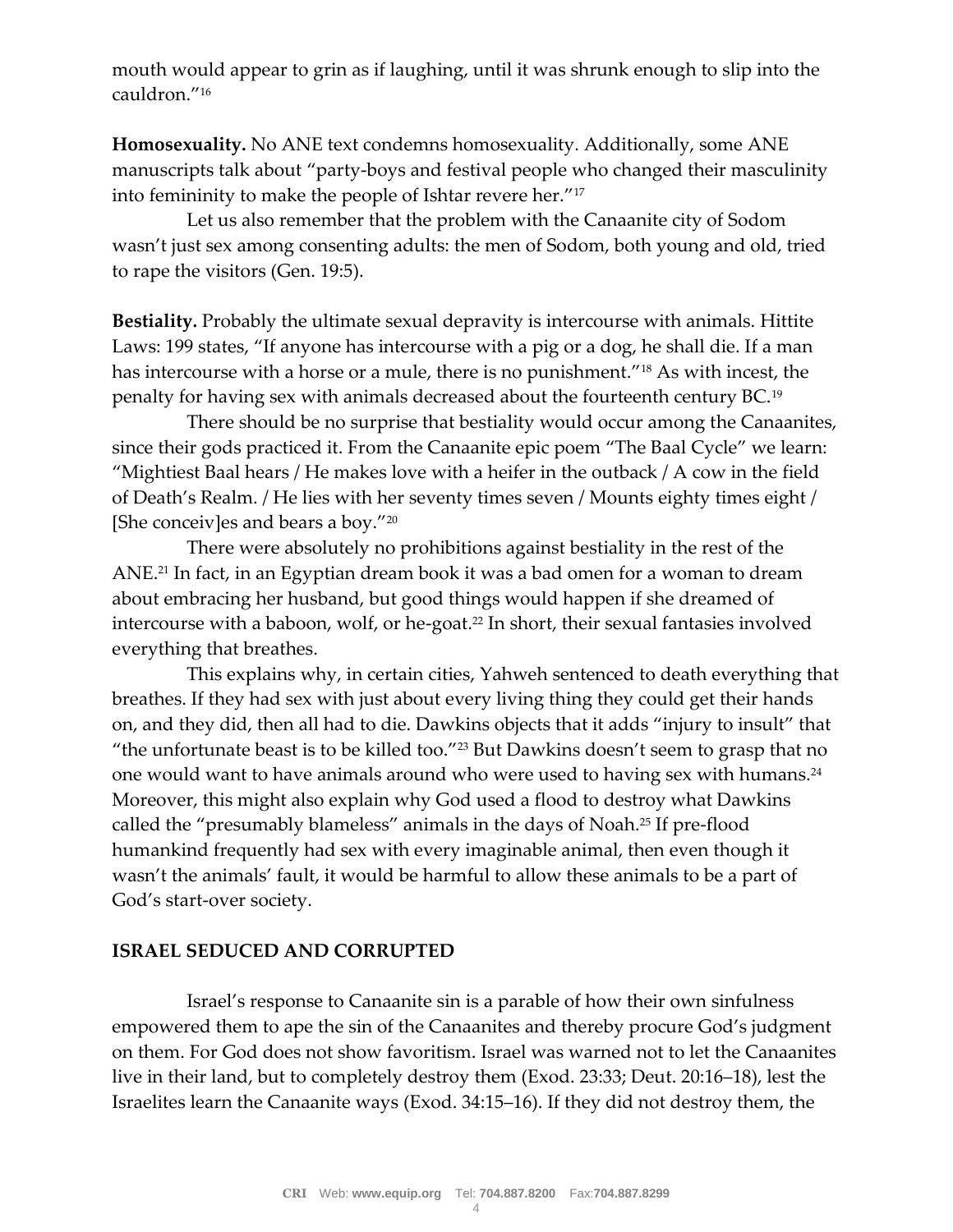land would "vomit" them out just as it had vomited out the Canaanites ([Num. 33:56;](http://biblia.com/bible/nkjv/Num.%2033.56) [Lev. 18:28;](http://biblia.com/bible/nkjv/Lev.%2018.28) [Deut 4:23](http://biblia.com/bible/nkjv/Deut%204.23%25E2%2580%259329)–29, [8:19](http://biblia.com/bible/nkjv/Deut%208.19%25E2%2580%259320)–20).

 Instead, the Israelites worshiped the Canaanites' gods and "did evil" ([Judg.](http://biblia.com/bible/nkjv/Judg.%2010.6)  [10:6;](http://biblia.com/bible/nkjv/Judg.%2010.6) [1 Kings 14:22;](http://biblia.com/bible/nkjv/1%20Kings%2014.22) [2 Kings 17:10](http://biblia.com/bible/nkjv/2%20Kings%2017.10)). They had "male shrine prostitutes" (1 [Kings 14:22\)](http://biblia.com/bible/nkjv/1%20Kings%2014.22), committed acts of "lewdness," adultery, and incest ([Jer. 5:7;](http://biblia.com/bible/nkjv/Jer.%205.7) [29:23;](http://biblia.com/bible/nkjv/Jer%2029.23) [Hos. 4:13](http://biblia.com/bible/nkjv/Hos.%204.13%25E2%2580%259314)–14; [Ezek.](http://biblia.com/bible/nkjv/Ezek.%2022.10%25E2%2580%259311)  [22:10](http://biblia.com/bible/nkjv/Ezek.%2022.10%25E2%2580%259311)–11; [Amos 2:7\)](http://biblia.com/bible/nkjv/Amos%202.7), and even Solomon set up an altar to Molech [\(1 Kings 11:5,](http://biblia.com/bible/nkjv/1%20Kings%2011.5) 7–[8\)](http://biblia.com/bible/nkjv/1%20Kings%2011.7%25E2%2580%25938). But instead of repenting when things went badly, they concluded that their misfortune was because they stopped burning incense to "the Queen of Heaven," Inanna/Ishtar ([Jer.](http://biblia.com/bible/nkjv/Jer.%2044.18)  [44:18](http://biblia.com/bible/nkjv/Jer.%2044.18)). So the Lord said that Israel became "like Sodom to me" ([Jer. 23:14\)](http://biblia.com/bible/nkjv/Jer.%2023.14). In short, Israel was Canaanized.

 Although prophets warned the northern kingdom (usually referred to as Israel or Samaria) of impending doom, they didn't repent, and in 722 BC the king of Assyria killed or deported most of them, and filled the land with conquered peoples from other nations. Similarly, the southern tribes (usually referred to as Judah) were deported when Nebuchadnezzar destroyed Jerusalem beginning in 586 BC. Just as God had demonstrated his knowledge of who would repent in the Canaanite cities of Sodom and Gomorrah, before he destroyed Jerusalem He told Jeremiah that if He could find even one righteous person He would spare the entire city [\(Jer. 5:1\)](http://biblia.com/bible/nkjv/Jer.%205.1).

 It doesn't stop there. In Luke 20 Jesus told the Jews the parable of the tenants and the vineyard. Servants were sent to the tenants of the vineyard, but had been mistreated, and so the owner of the vineyard sent his son, but the tenants killed the son. Jesus then warned, "What then will the owner of the vineyard do to them? He will come and kill those tenants and give the vineyard to others." Then, in AD 70, forty years after Jesus was crucified, the Roman emperor Titus destroyed Jerusalem. Josephus records that the Jews in Jerusalem "were first whipped, and then tormented with all sorts of tortures, before they died, and were then crucified before the wall of the city….So the soldiers, out of the wrath and hatred they bore the Jews, nailed those they caught, one after one way, and another after another, to the crosses, by way of jest, when their multitude was so great, that room was wanting for the crosses, and crosses wanting for the bodies."<sup>26</sup> Titus then renamed the region Palestine and for almost 1,900 years one couldn't find "Israel" on the map.

 What God commanded Israel to do to the Canaanites wasn't genocide—it was capital punishment. In both Testaments we see that God hates sin and will punish it.

## **GOD KNOWS WHO WILL REPENT**

 Could there have been any righteous Canaanites, especially in view of the pervasive, seductive, and corrosive nature of Canaanite sin? Abraham asked the Lord this exact question in Genesis 18 regarding the coming destruction of two Canaanite cities—Sodom and Gomorrah: "Will you sweep away the righteous with the wicked? What if there are fifty righteous people in the city?…Far be it from you to do such a thing—to kill the righteous with the wicked, treating the righteous and the wicked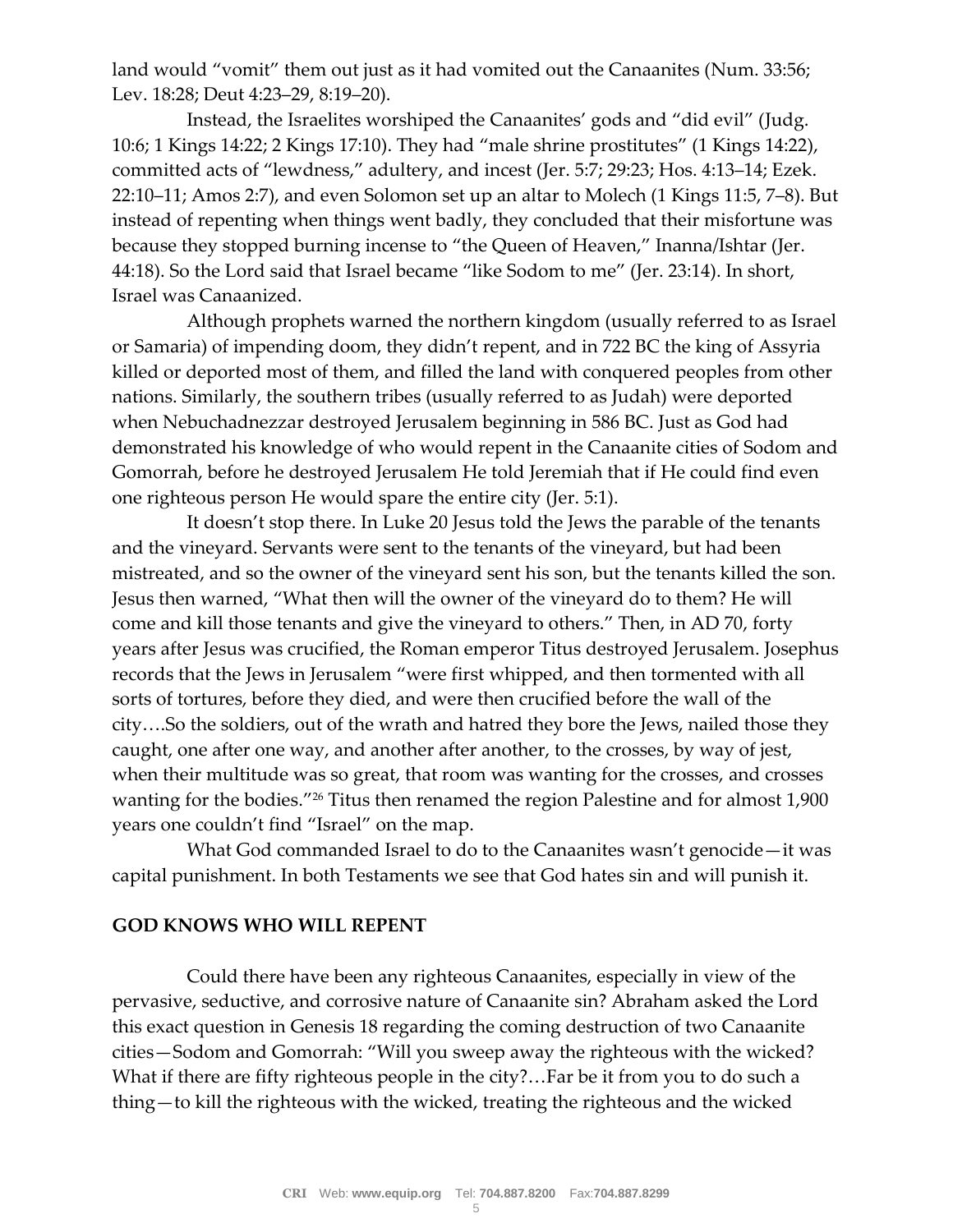alike. Far be it from you! Will not the Judge of all the earth do right?"<sup>27</sup> Ultimately the Lord then agrees to spare both cities if only ten righteous people were found.

 When angels arrive, however, the men of the city try to rape them and not only does Lot not find anyone who will repent, Lot himself tarries so long that the angels take Lot and his family by the arms and all but drag them out of the city. Later Lot's own daughters get him drunk to have sex with him and so even Dawkins, in a surprising moment of moral clarity, writes, "If this dysfunctional family was the best Sodom had to offer by way of morals, some might begin to feel a certain sympathy with God and his judicial brimstone."<sup>28</sup>

 Skeptics often complain that children were killed in Sodom and Gomorrah's destruction. Such a complaint usually masks an unspoken premise: God shouldn't have killed the children because that wouldn't give them the chance to reject Canaanite sin. Curiously, this simply relates back to the entire dialogue of God with Abraham. God knows who will or will not repent of his or her sin and if He concludes that all the children would have been similarly corrupted, then He is perfectly right to institute capital punishment.

 Moreover, given the evidence of Canaanite sin, it is no stretch to realize that even many young children would have already learned Canaanite ways. Thus, if God wanted to rid the world of their wickedness, then He couldn't have them grow up wanting to imitate their birth parents with whom they bonded. Imagine the teenage rebellion in those households! Wouldn't even infants, as they grew, begin to ask, "What practices did my parents do which resulted in your killing them?" As sad as this is, it also points to the horror of sin. Parents can corrupt their children.<sup>29</sup>

 But why should we take seriously the skeptic's advocacy for Canaanite children? Doesn't the new atheist's complaint ring hollow, since they are often at the forefront of defending a woman's right to suction, dismember, or scald to death her unborn baby at any time and for any reason?

 Perhaps what the skeptic is really concerned about is whether the just destruction of the Canaanites is license for Christians to resort to killing the wicked. The answer is: absolutely not! We don't live in a theocracy anymore and, as Paul tells us in [2](http://biblia.com/bible/nkjv/2%20Corinthians%2010.4%25E2%2580%25935)  [Corinthians 10:4](http://biblia.com/bible/nkjv/2%20Corinthians%2010.4%25E2%2580%25935)–5, we don't fight with "the weapons of the world," but "we demolish arguments and every pretension that sets itself up against the knowledge of God" (NIV). In other words, we now wage war in prayer and in the realm of ideas.

## **OUR SIN AND THE NEW ATHEIST CLAIMS**

 The new atheists immaculately exemplify what the Bible has proclaimed all along: sin corrupts our authority to judge rightly; what we think is justified prosecution against God Almighty turns out to be, on further illumination, a raucous rant full of the noxious fumes of the sinful heart.

 Consider one basic example of how new atheist rationalizations echo the propensities of "Canaanite sin," and indeed, echo the rationalizations of the human heart. Concerning sexual desire, Dawkins questions why evangelical Christians are so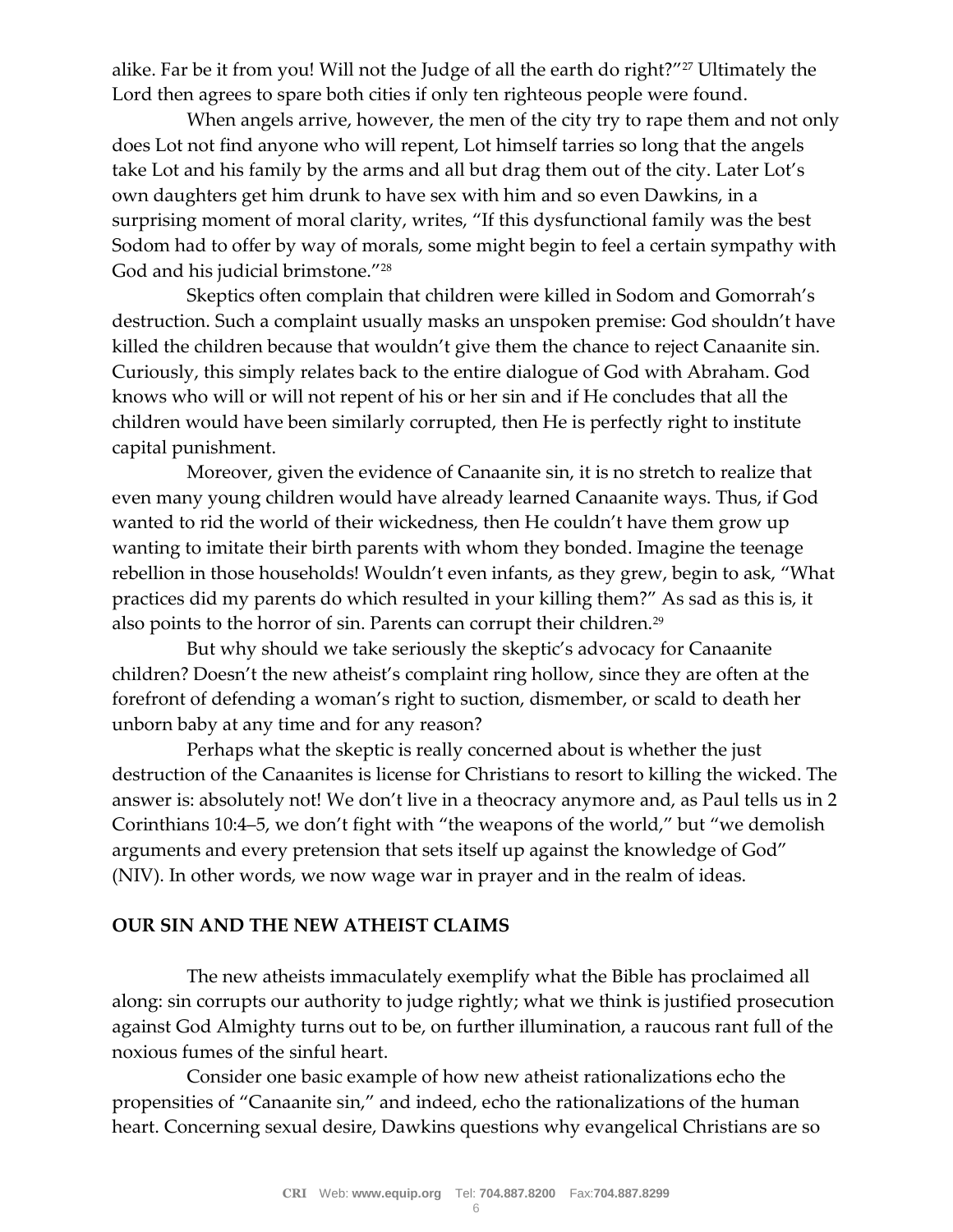"obsessed" with "private sexual inclinations."<sup>30</sup> The apparently not obsessed Christopher Hitchens considers "dangerous sexual repression" so serious that he calls it one of the "four irreducible objections to religious faith."<sup>31</sup> Dawkins and Hitchens are not just encouraging a sort of sexual libertarianism per se. They are insisting that God and Christianity are in fact poisonous and must diligently be resisted and defeated. In a recent debate with William Lane Craig, Hitchens exhorted the Christians in the audience, "Emancipate yourself from the idea of a celestial dictatorship and you've taken the first step toward becoming free."<sup>32</sup>

 Although Dawkins nowhere endorses sex with animals, he does endorse Princeton atheist and ethicist Peter Singer as an "eloquent advocate" for our need to become "postspeciesist."<sup>33</sup> According to Singer, to claim that one species is better than another is to invoke grave implications because, after all, "We are animals….This does not make sex across the species barrier normal, or natural, whatever those muchmisused words may mean, but it does imply that it ceases to be an offence to our status and dignity as human beings."<sup>34</sup>

 The problem with new atheist divine genocide claims is rather simple: God hates sin, but the new atheists do not.<sup>35</sup> Consequently, they complain of divine genocide in the face of Canaanite sin! So let's not kid ourselves: at the end of the day no amount of explanation will cause today's illuminati (or "brights," as some new atheists like to be called) to consider God's commands justified.<sup>36</sup> But our job as Christians is to proclaim unambiguously, especially to strongholds set up against knowledge of God, that humankind is sinful, that the wages of sin is death, and that by trusting Christ's sacrifice we can be saved from the wrath of God and enjoy resurrection life in and with Him forever.

**Clay Jones** is assistant professor in the Master of Arts in Christian Apologetics program at Biola University and specializes in issues related to why God allows evil.

#### **NOTES**

1 Richard Dawkins, *The God Delusion* (Boston: Houghton Mifflin, 2006), 247.

2 Ibid., 31.

3 Ibid., 246.

4 See Ulf Oldenburg, The *Conflict between El and Ba'al in Canaanite Religion* (Leiden, Netherlands: E. J. Brill, 1969), 172.

5 Dawkins, 243.

6 For the story of Baal having sex with Asherah, see: "El, Ashertu and the Storm-god," trans. Albrecht Goetze, ed. James B. Pritchard, *The Ancient Near East: Supplementary Texts and Pictures Relating to the Old Testament* (Princeton, N.J.: Princeton University, 1969), 519.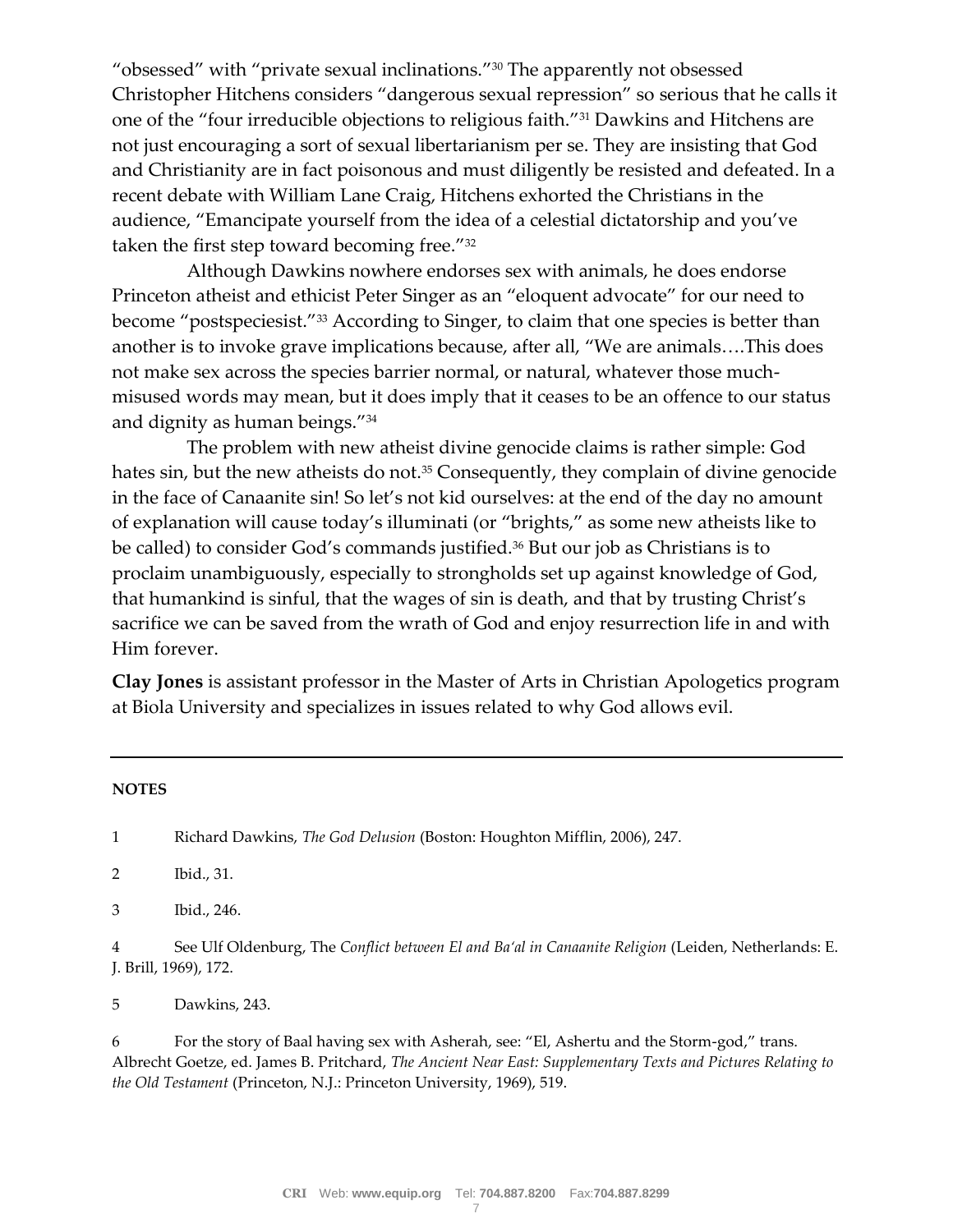7 W. F. Albright, *Yahweh and the Gods of Canaan: A Historical Analysis of Two Contrasting Faiths* (Winona Lake, IN: Eisenbrauns, 1968), 145.

8 Harry A. Hoffner, Jr., "Incest, Sodomy and Bestiality in the Ancient Near East," in *Orient and Occident: Essays Presented to Cyrus H. Gordon on the Occasion of His Sixty-fifth Birthday*, ed. Harry A. Hoffner, Jr. (Neukirchen Vluyn, Germany: Neukirchener Verlag, 1973), 82.

9 See the Papyrus Chester Beatty III recto (BM10683) from about 1175 BC as referenced in Lise Manniche, *Sexual Life in Ancient Egypt* (London: Routledge, 1987), 100.

10 Gwendolyn Leick, *Sex and Eroticism in Mesopotamian Literature* (New York: Routledge, 1994), 57.

11 Martti Nissinen, *Homoeroticism in the Biblical World: A Historical Perspective*, trans. Kirsi Stjerna (Minneapolis: Fortress, 1998), 33.

12 John Gray, *The Legacy of Canaan* (Leiden, Netherlands: E. J. Brill, 1965), 101–2.

13 Ibid., 101.

14 John Day, *Molech: A God of Human Sacrifice in the Old Testament* (Cambridge: Cambridge University, 1989), 62.

15 Shelby Brown, *Late Carthaginian Child Sacrifice and Sacrificial Monuments in Their Mediterranean Context* (Sheffield, England: Sheffield Academic, 1991), 14.

16 Kleitarchos, Scholia on Plato's *Republic* 337A as quoted in Day, 87.

17 Stephanie Dalley, "Erra and Ishum IV," *Myths from Mesopotamia* (Oxford: Oxford University, 1989), 305.

18 Hoffner, 82. HL §§ 187–88, 199.

19 Ibid., 85.

20 Mark S. Smith, trans. *Ugaritic Narrative Poetry*, ed. Simon B. Parker (Atlanta: Society of Biblical Literature, 1997), 148.

21 Hoffner, 82.

22 Manniche, 102.

23 Dawkins, 248.

24 For an example of how embarrassing and dangerous this could be, see Robert M. Yerkes, "The Mind of the Gorilla: Part III. Memory," *Comparative Psychology Monographs* 5, 2 (1928): 68–69.

25 Dawkins, 237–38.

26 Flavius Josephus, *The Works of Flavius Josephus*, trans. William Whiston (Hartford, CN: S. S. Scranton, 1905), WORDsearch CROSS e-book, 822.

27 [Genesis 18:23](http://biblia.com/bible/niv/Genesis%2018.23%25E2%2580%259325)–25 NIV.

28 Dawkins, 240.